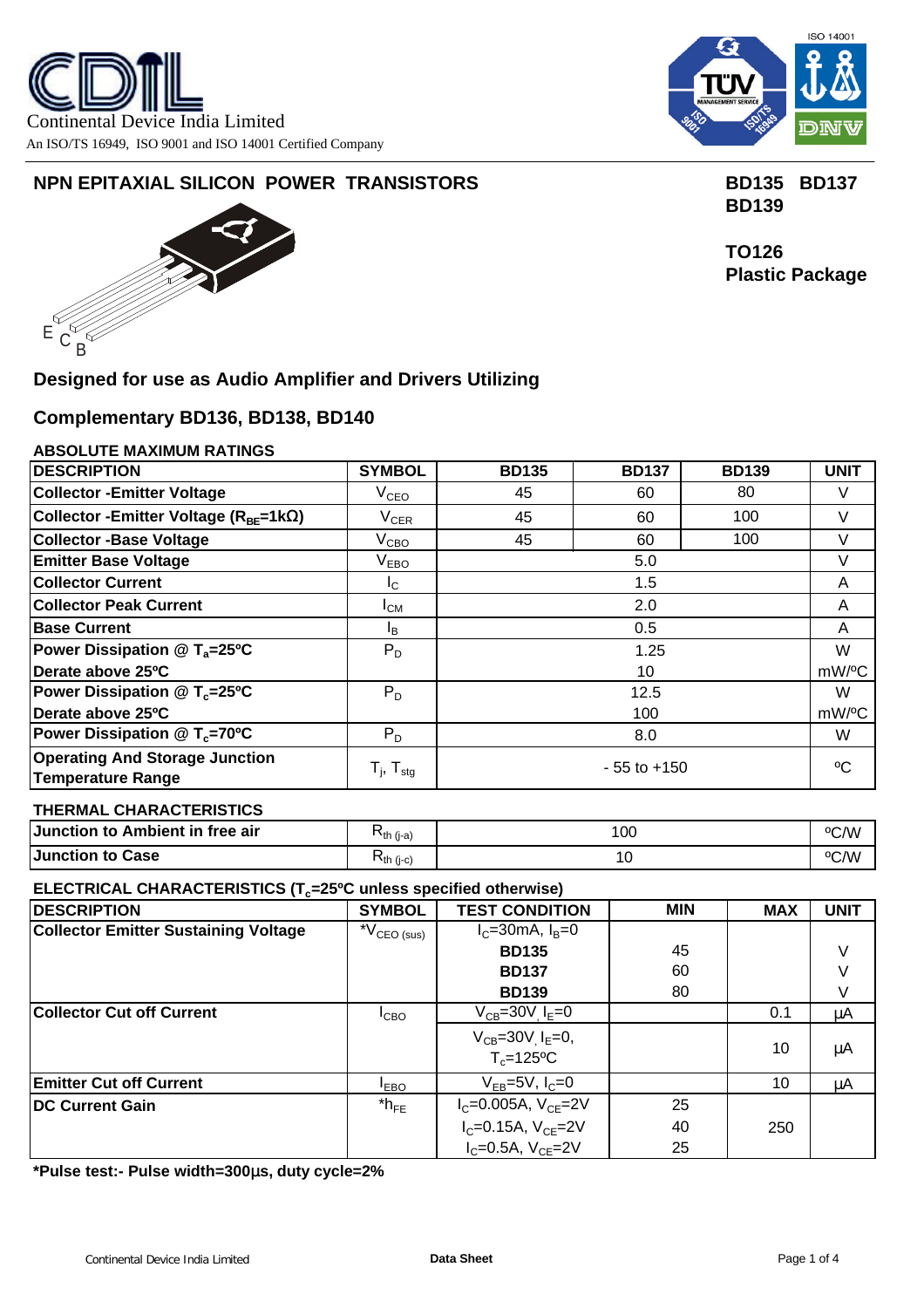# **NPN EPITAXIAL SILICON POWER TRANSISTORS BD135 BD137**



 **BD139**

 **TO126 Plastic Package**

## **ELECTRICAL CHARACTERISTICS (Tc=25ºC unless specified otherwise)**

| <b>DESCRIPTION</b>                          | <b>SYMBOL</b>                          | <b>TEST CONDITION</b>          | <b>MIN</b> | <b>MAX</b> | <b>UNIT</b> |
|---------------------------------------------|----------------------------------------|--------------------------------|------------|------------|-------------|
| <b>DC Current Gain</b>                      | $*$ h <sub>FF</sub> Group              | $I_{C} = 0.15A, V_{CF} = 2V$   |            |            |             |
|                                             |                                        | $-6$                           | 40         | 100        |             |
|                                             |                                        | $-10$                          | 63         | 160        |             |
|                                             |                                        | $-16$                          | 100        | 250        |             |
|                                             |                                        | $-25$                          | 160        | 400        |             |
| <b>Collector Emitter Saturation Voltage</b> | $N_{CE (sat)}$                         | $I_c = 0.5A$ , $I_B = 0.05A$   |            | 0.5        |             |
| <b>Base Emitter On Voltage</b>              | $^{\star}\mathsf{V}_{\mathsf{BE(on)}}$ | * $I_c = 0.5A$ , $V_{CF} = 2V$ |            | 1.0        |             |

**\*Pulse test:- Pulse width=300ms, duty cycle=2%**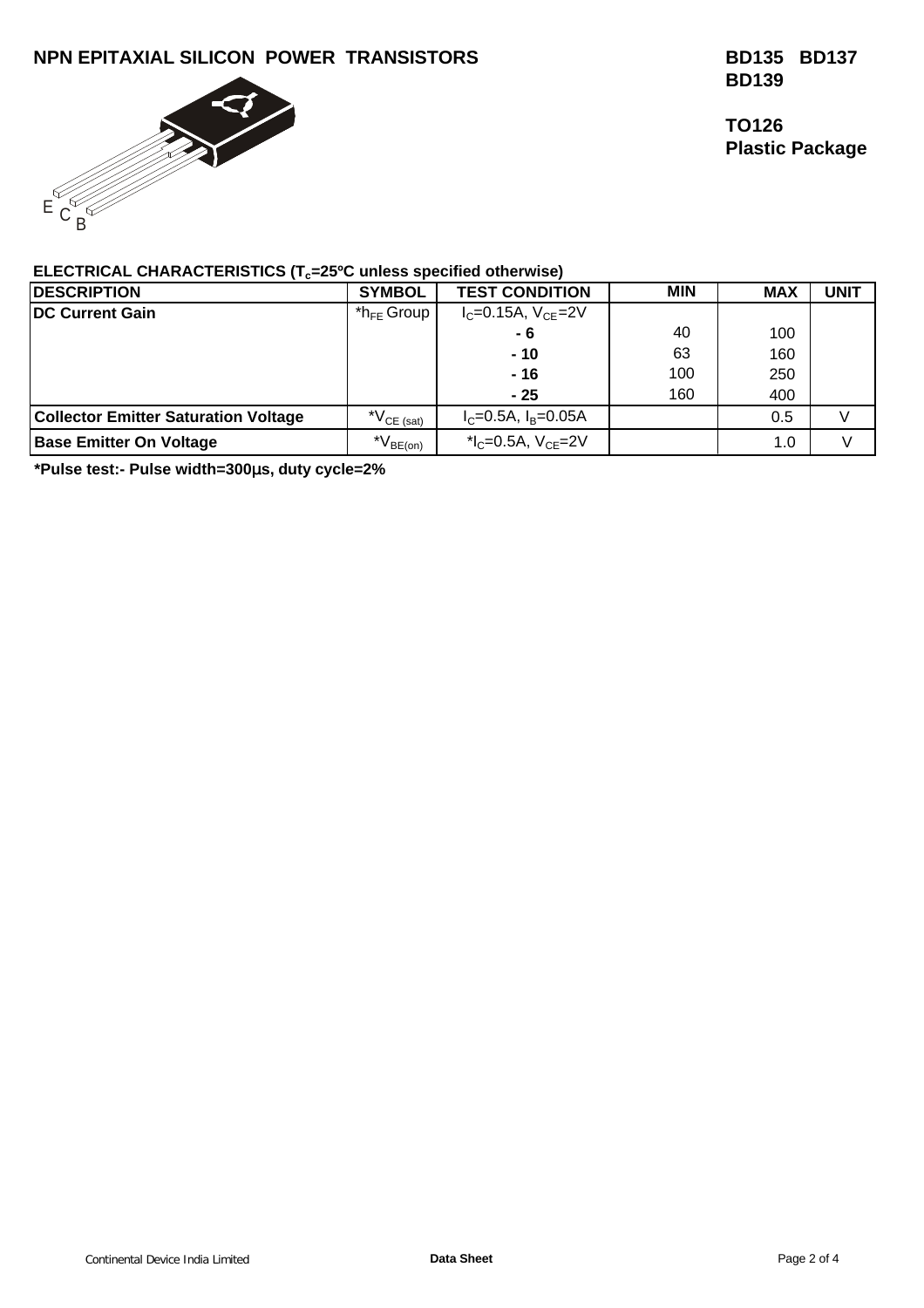**BD135 BD137 BD139**

**TO126 Plastic Package**







| <b>DIM</b> | <b>Min</b> | <b>Max</b> | <b>DIM</b> | <b>Min</b> | <b>Max</b> |
|------------|------------|------------|------------|------------|------------|
| A          | 7.12       | 8.38       | G          | 4.07       | 5.08       |
| B          | 10.16      | 11.43      |            | 15.00      | 16.63      |
| C          | 2.29       | 3.04       | M          | 0.89       | 1.65       |
| D          | 0.64       | 0.88       | N          | 3.31       | 4.44       |
| E          | 2.040      | 2.285      | P          | 2.54       | 3.30       |
| F          | 0.39       | 0.63       | S          |            | 2.54       |

**Pin Configurations**

**Pin 1: Emitter Pin 2: Collector Pin 3: Base**

# TO-126 Series Packaging Tube



# **Packaging Specifications ...**

| T & A: Tape and Ammo Pack; T & R: Tape and Reel; Bulk: Loose in Poly Bags; Tube: Tube and Carton; K: 1,000 |                |                       |              |                   |                     |                     |                   |                     |  |
|------------------------------------------------------------------------------------------------------------|----------------|-----------------------|--------------|-------------------|---------------------|---------------------|-------------------|---------------------|--|
| Package / Case Type                                                                                        | Packaging Type | Std. Packing          | Inner Carton |                   |                     | <b>Outer Carton</b> |                   |                     |  |
|                                                                                                            |                | Oty                   | Otv          | Size L x W x H    | <b>Gross Weight</b> | Oty                 | Size LxWxH        | <b>Gross Weight</b> |  |
|                                                                                                            |                |                       |              | (c <sub>m</sub> ) | (Kg)                |                     | (c <sub>m</sub> ) | (Kg)                |  |
| TO-126                                                                                                     | <b>Bulk</b>    | 2.000                 | 2K           | 19x19x8           | 1.4                 | 20K                 | 46 x 38 x 22      | 15.6                |  |
|                                                                                                            | Tube           | $1,000$ (50 pos/lube) | 1K           | 55x8x10           | 1.5                 | <b>10K</b>          | 55 x 35 x 27      | 16.3                |  |

#### **BD675\_683 Rev\_2 101002E**